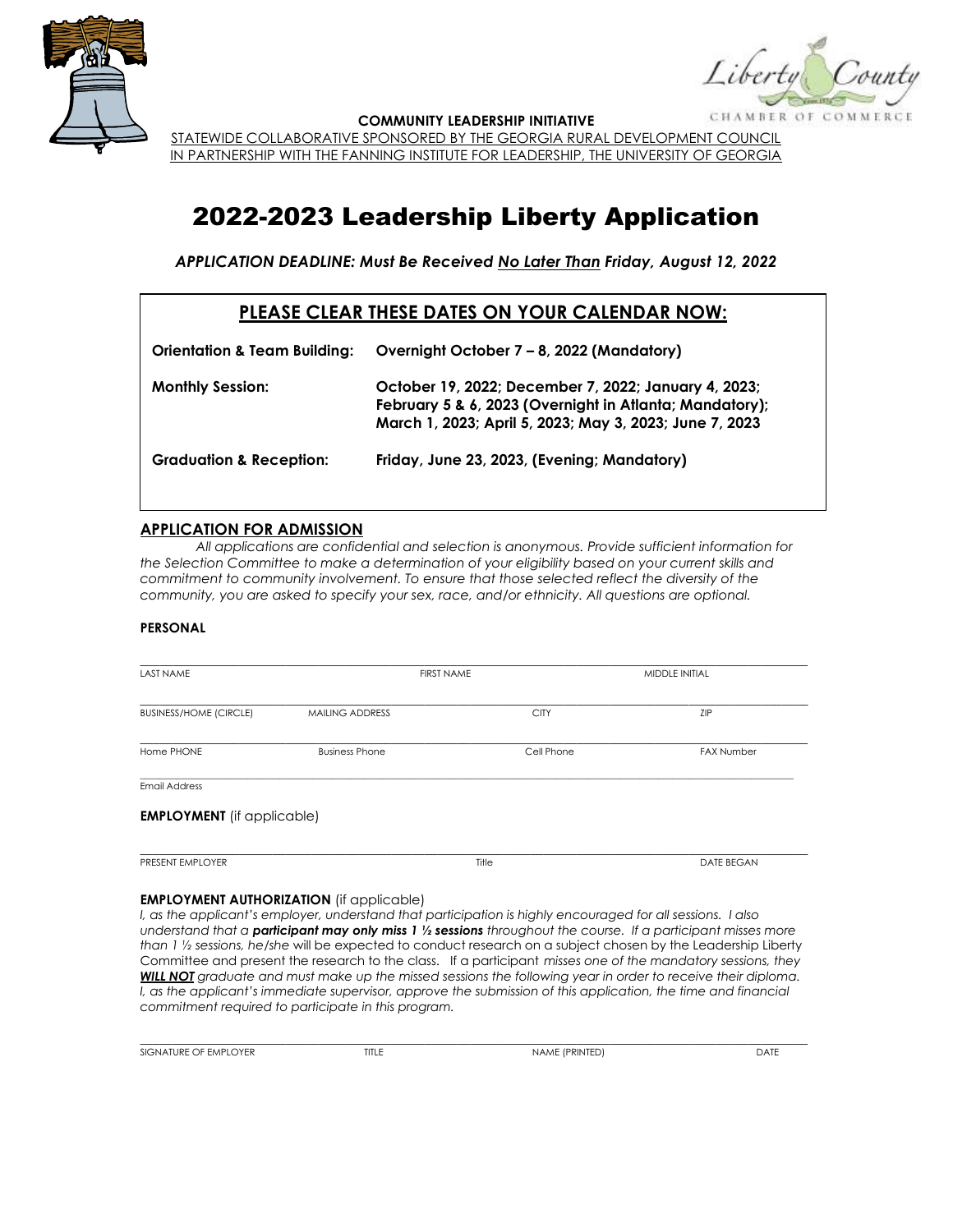|  | If you are not selected to participate this year, would you like to be considered next year? |  |
|--|----------------------------------------------------------------------------------------------|--|
|--|----------------------------------------------------------------------------------------------|--|

| <b>COMMUNITY LEADERSHIP INITIATIVE</b>                                     |
|----------------------------------------------------------------------------|
| STATEWIDE COLLABORATIVE SPONSORED BY THE GEORGIA RURAL DEVELOPMENT COUNCIL |
|                                                                            |

IN PARTNERSHIP WITH THE FANNING INSTITUTE FOR LEADERSHIP, THE UNIVERSITY OF GEORGIA

**Which of the following best describes your present position? Please check one.**

| <b>RELIGION</b><br><b>SOCIAL SERVICE</b><br><b>VOLUNTEER</b><br><b>OTHER</b><br>In order to make the selected group as diverse as possible, please complete the following:<br>RACE/ETHNICITY<br>Describe your most significant volunteer commitment/s to date: | Municipality Where You Reside                                                                                                                                                                                                                                                                                                                                            |
|----------------------------------------------------------------------------------------------------------------------------------------------------------------------------------------------------------------------------------------------------------------|--------------------------------------------------------------------------------------------------------------------------------------------------------------------------------------------------------------------------------------------------------------------------------------------------------------------------------------------------------------------------|
|                                                                                                                                                                                                                                                                |                                                                                                                                                                                                                                                                                                                                                                          |
|                                                                                                                                                                                                                                                                |                                                                                                                                                                                                                                                                                                                                                                          |
|                                                                                                                                                                                                                                                                |                                                                                                                                                                                                                                                                                                                                                                          |
|                                                                                                                                                                                                                                                                |                                                                                                                                                                                                                                                                                                                                                                          |
|                                                                                                                                                                                                                                                                |                                                                                                                                                                                                                                                                                                                                                                          |
|                                                                                                                                                                                                                                                                |                                                                                                                                                                                                                                                                                                                                                                          |
|                                                                                                                                                                                                                                                                |                                                                                                                                                                                                                                                                                                                                                                          |
|                                                                                                                                                                                                                                                                |                                                                                                                                                                                                                                                                                                                                                                          |
|                                                                                                                                                                                                                                                                |                                                                                                                                                                                                                                                                                                                                                                          |
|                                                                                                                                                                                                                                                                | List your strongest leadership characteristics. How can you benefit from further leadership training                                                                                                                                                                                                                                                                     |
|                                                                                                                                                                                                                                                                |                                                                                                                                                                                                                                                                                                                                                                          |
|                                                                                                                                                                                                                                                                |                                                                                                                                                                                                                                                                                                                                                                          |
|                                                                                                                                                                                                                                                                |                                                                                                                                                                                                                                                                                                                                                                          |
|                                                                                                                                                                                                                                                                |                                                                                                                                                                                                                                                                                                                                                                          |
|                                                                                                                                                                                                                                                                |                                                                                                                                                                                                                                                                                                                                                                          |
|                                                                                                                                                                                                                                                                |                                                                                                                                                                                                                                                                                                                                                                          |
|                                                                                                                                                                                                                                                                |                                                                                                                                                                                                                                                                                                                                                                          |
|                                                                                                                                                                                                                                                                |                                                                                                                                                                                                                                                                                                                                                                          |
|                                                                                                                                                                                                                                                                |                                                                                                                                                                                                                                                                                                                                                                          |
|                                                                                                                                                                                                                                                                |                                                                                                                                                                                                                                                                                                                                                                          |
|                                                                                                                                                                                                                                                                | & development or what are some leadership skills you would like to develop during this course?<br>State what you expect to learn about Liberty County-its resources and community leaders.<br>What are the three most pressing issues facing Liberty County now and why?<br>Describe how you plan to apply your enhanced skills and knowledge to benefit Liberty County. |